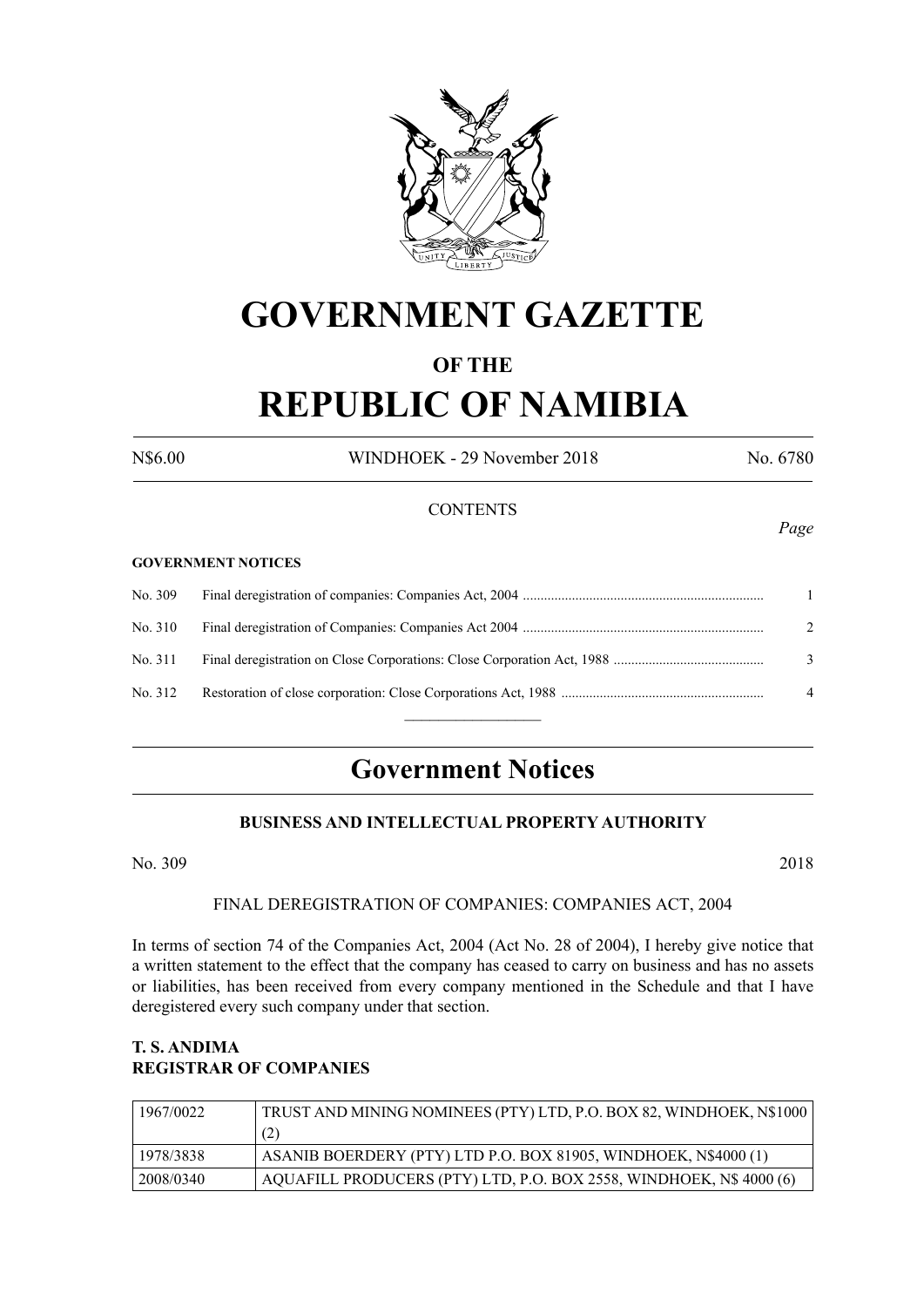| 2009/0050    | NAMIBIA SELECT MANAGEMENT SERVICES LIMITED P.O. BOX 30,<br>WINDHOEK, N\$4000 (10)           |
|--------------|---------------------------------------------------------------------------------------------|
| 2009/0431    | VBKOM NAMIBIA CONSULTING ENGINEERS (PTY) LTD, P.O. BOX 81558,<br>WINDHOEK, N\$4000 (6)      |
| 2011/0328    | TOPSHOP CLOTHING (PTY) LTD, P. O. BOX 2558, WINDHOEK, N\$4000 (3)                           |
| 2012/0543    | VELA BUILDING SOLUTIONS NAMIBIA (PTY) LTD, P.O. BOX 1857,<br><b>WINDHOEK, N\$4000 (6)</b>   |
| 2012/0400    | OJ PLANT RENTAL AND MANAGEMENT (PTY) LTD, P.O. BOX 30, WINDHOEK,<br>N\$4000(6)              |
| 2013/0224    | GIORDANO CLOTHING (PTY) LTD, P.O. BOX 2558, WINDHOEK, N\$4000 (3)                           |
| 2016/1182    | WESTERN SKY AVIATION (PTY) LTD, P.O. BOX 81905, WINDHOEK, N\$4000 (6)                       |
| 2016/1538    | DESERT VEGETABLE HARVEST (PTY) LTD, P.O. BOX 81588, OLYMPIA,<br>WINDHOEK, N\$4000 (6)       |
| 2017/1018    | NORDIK INTERNATIONAL ECOMMERCE PRODUCTS (PTY) LTD, P.O. BOX<br>90757, WINDHOEK, N\$4000 (6) |
| 2018/1138    | TRIGGER FISHING NAMIBIA (PTY) LTD, P.O. BOX 25556                                           |
| F/20966/4656 | CONSOLIDATED POWER PROJECTS CO LTD, P.O. BOX 20198, WINDHOEK,<br>N\$4000 (10)               |
|              |                                                                                             |

## **BUSINESS AND INTELLECTUAL PROPERTY AUTHORITY**

No. 310 2018

#### FINAL DEREGISTRATION OF COMPANIES: COMPANIES ACT, 2004

In terms of Section 74 (3) of the Companies Act, 2004 (Act No. 28 of 2004), I hereby give notice that I have, at the expiration of period mentioned in Government Gazette No. 6759 of 2018, published under section 74(2) of that Act, deregistered the company mentioned in the Schedule under such section 74(3), as no good cause to the contrary has been shown by the company.

### **T. S. ANDIMA REGISTRAR OF COMPANIES**

NOTE: No guarantee is given in respect of the particulars furnished and no responsibility is accepted for errors or omissions or the consequences thereof.

| 1998/0478 | COMPUTECH NAMIBIA (PTY) LTD, P.O. BOX 21683, WINDHOEK, N\$4000 (6) |
|-----------|--------------------------------------------------------------------|
| 1999/0348 | MEOB BAY (PTY) LTD, P.O. BOX 30, WINDHOEK, N\$4000 (6)             |
| 2005/0295 | DOUBLE -D MEIDA DESIGNERS AND EVENTS ORGANISERS (PTY) LTD, P.O.    |
|           | BOX 1571, WINDHOEK, N\$4000 (6)                                    |
| 2007/0653 | PHARMA-MED (PTY) LTD, P.O.BOX 24305, WINDHOEK, N\$4000 (6)         |
| 2013/0064 | ZHENGYUAN MINING NAMIBIA (PTY) LTD, P.O. BOX 24305, WINDHOEK,      |
|           | N\$4000 (2)                                                        |
| 2015/0057 | SALUS TRAINING ACADEMY (PTY) LTD, P.O. BOX 20024, WINDHOEK,        |
|           | N\$4000 (9)                                                        |
|           |                                                                    |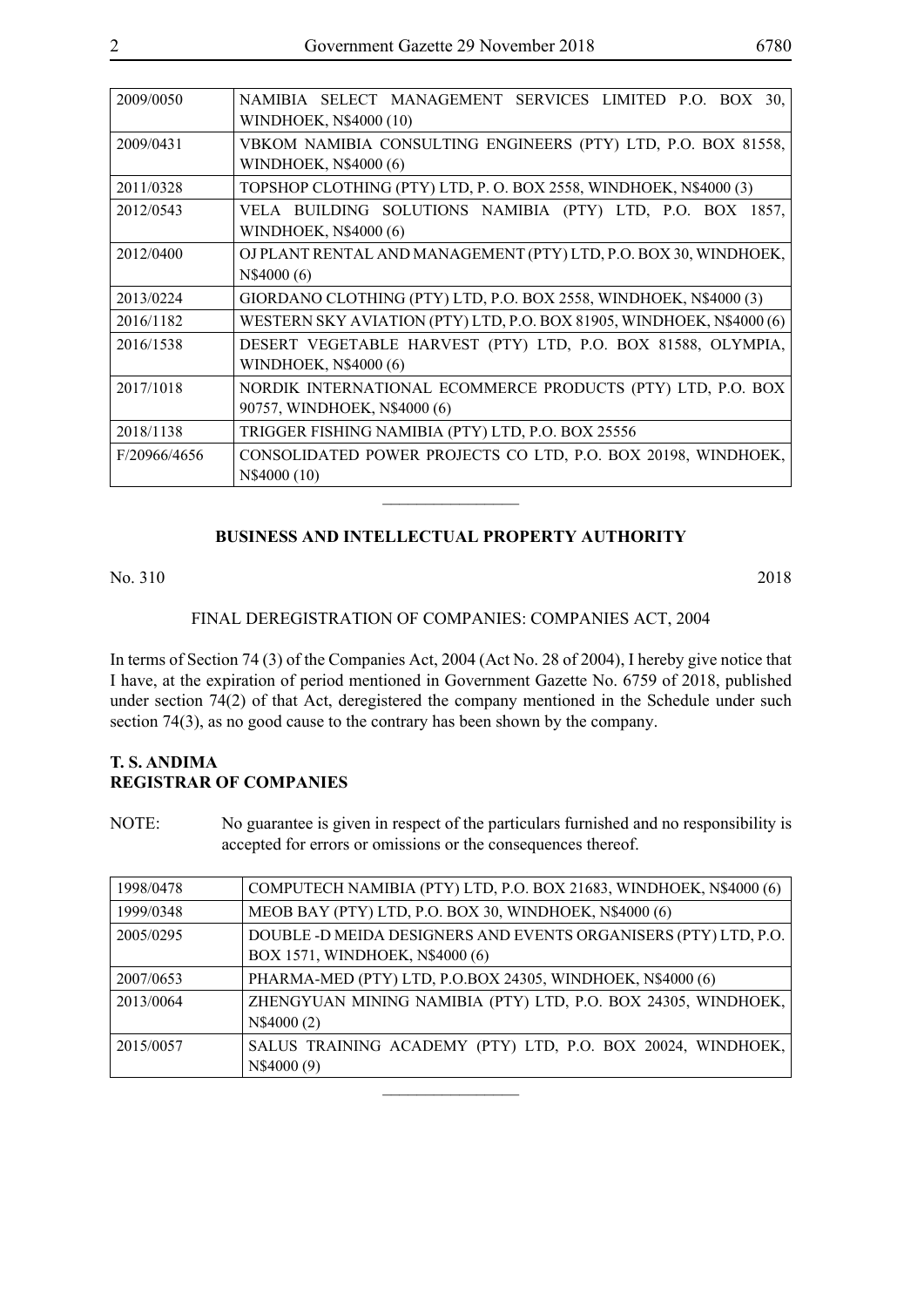### **BUSINESS AND INTELLECTUAL PROPERTY AUTHORITY**

No. 311 2018

#### FINAL DEREGISTRATION OF CLOSE CORPORATIONS: CLOSE CORPORATIONS ACT, 1988

It is hereby made known in terms of subsection (3) of section 26 of the Close Corporations Act, 1988 (Act No. 26 of 1988) that the close corporations mentioned in the Schedule shall as from the date of publication of this notice be deregistered under subsection (2) of that section for the reason that the close corporations have submitted written statements in terms of that subsection to the effect that such close corporations have ceased to carry on business and have no assets or liabilities, and that no good cause to the contrary has been shown.

#### **T. S. ANDIMA REGISTRAR OF COMPANIES**

NOTE: No guarantee is given in respect of the accuracy of the particulars furnished and no responsibility is accepted for errors or omissions or the consequences thereof.

| CC/1998/0258  | N.N.D. TRUCK AND TRAILER CC, P.O. BOX 20198, WINDHOEK, N\$100 (7)   |
|---------------|---------------------------------------------------------------------|
| CC/1998/0261  | HAIRWAVES CC, P.O. BOX 8129, WINDHOEK, N\$100 (6)                   |
| CC/1998/0799  | QUATRO TRADING CC, P.O. BOX 20198, WINDHOEK, N\$100 (6)             |
| CC/2001/2168  | HEIDERUN DIEKMANN INTERIOR LIFESTYLES CC, P.O. BOX 2558,            |
|               | <b>WINDHOEK, N\$100 (6)</b>                                         |
| CC/2003/1534  | ERF FOUR NIL SEVEN NIL VOGELSTRAND CC, P.O. BOX 4856, VINETA,       |
|               | SWAKOPMUND, N\$100 (8)                                              |
| CC/2003/1022  | FRESHCO INVESTMENTS CC, P.O. BOX 20198, WINDHOEK, N\$100 (6)        |
| CC/2005/3700  | SWAKOP IMPORTERS AND EXPORTERS CC, P.O. BOX 4440, WALVIS BAY,       |
|               | N\\$100(6)                                                          |
| CC/2007/0784  | AW-GREENWORKS CC, P.O. BOX 9779, WINDHOEK, N\$ 100 (6)              |
| CC/2007/1823  | HARVEY HEIGHTS TWO CC, P.O. BOX 2781, WINDHOEK, N\$100 (8)          |
| CC/2008/3062  | COTTAGE VILLAGE UNIT NUMBER THREE CC, P.O. BOX<br>130,              |
|               | SWAKOPMUND, N\$100 (8)                                              |
| CC/2009/2029  | NAMIBIA DRAFTING SERVICES CC, P.O. BOX 81095, OLYMPIA, WINDHOEK,    |
|               | N\\$100 (6)                                                         |
| CC/2009/5070  | MISTY BAY INVESTMENTS ONE HUNDRED AND FORTY FIVE CC, P.O.           |
|               | BOX 14, WALVIS BAY, N\$100 (6)                                      |
| CC/2010/0876  | ERF SIXTY FOUR OKAHANDJA CC, P.O. BOX 98231, PELICAN SQUARE,        |
|               | <b>WINDHOEK, N\$100 (8)</b>                                         |
| CC/2010/4497  | EDISON SQUARE PROPERTY TWENTY FOUR CC, P.O. BOX 11145, KLEIN        |
|               | WINDHOEK, WINDHOEK, N\$ 100 (8)                                     |
| CC/2010/2978  | SPORT GALAXY CLOTHING CC, P.O. BOX 31356, WINDHOEK, N\$100 (3)      |
| CC/2011/2042  | J.P LOUW TRADING CC, P.O. BOX 2558, WINDHOEK, N\$100 (6)            |
| CC/2011/6277  | RAY-D- SOFT PAPER PRODUCT CC, P.O. BOX 1746, WALVIS BAY, N\$100 (6) |
| CC/2012/2483  | THE CURIOUS KITCHEN CC, P.O. BOX 97401, MAERUA MALL, WINDHOEK,      |
|               | N\$100(6)                                                           |
| CC/2013/13043 | ITUSENI INVESTMENT CC, P.O. BOX 448, KATIMA MULILO, N\$100 (6)      |
| CC/2013/10311 | TUNOLUCKY TRADING CC, P.O. BOX 3233, ONDANGWA, N\$100 (6)           |
| CC/2014/01496 | VILLA FRIEDE GUESTHOUSE CC, P.O. BOX 81905, OLYMPIA, WINDHOEK,      |
|               | N\$100(1)                                                           |
| CC/2014/01083 | SUNRISE MINING CC, P. O. BOX 9851, WINDHOEK, N\$ 100 (4)            |
|               |                                                                     |